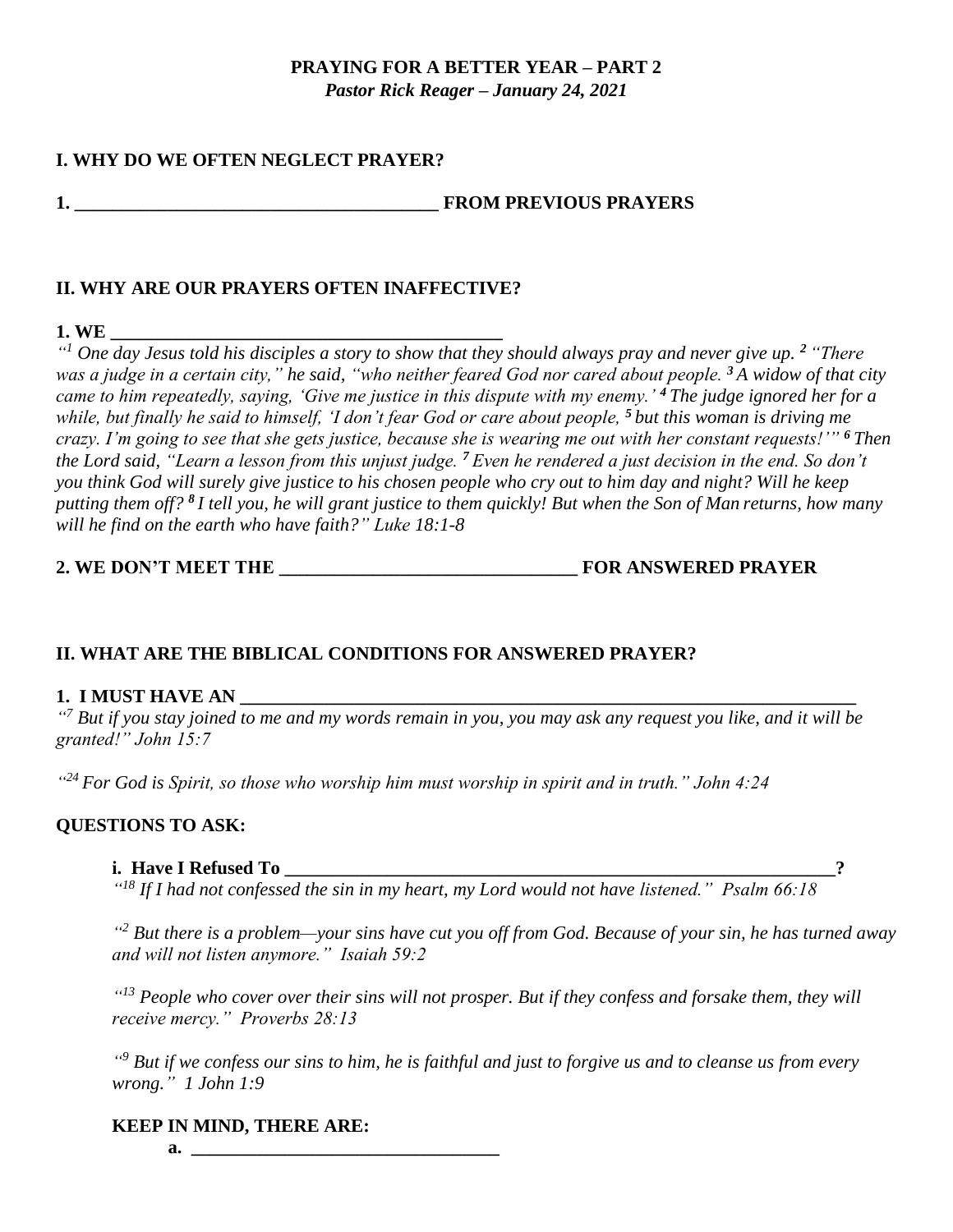**b. \_\_\_\_\_\_\_\_\_\_\_\_\_\_\_\_\_\_\_\_\_\_\_\_\_\_\_\_\_\_\_\_\_\_**

#### **ii. Am I Currently, In The Present, \_\_\_\_\_\_\_\_\_\_\_\_\_\_\_\_\_\_\_\_\_\_\_\_\_\_\_\_\_\_\_\_\_\_\_\_\_\_\_\_\_\_\_\_\_\_\_\_\_\_\_\_?**

*" <sup>21</sup>Dear friends, if our conscience is clear, we can come to God with bold confidence. <sup>22</sup>And we will receive whatever we request because we obey him and do the things that please him. <sup>23</sup>And this is his commandment: We must believe in the name of his Son, Jesus Christ, and love one another, just as he commanded us. <sup>24</sup>Those who obey God's commandments live in fellowship with him, and he with them. And we know he lives in us because the Holy Spirit lives in us." 1 John 3:21-24*

#### **iii. Do I Really Want God's \_\_\_\_\_\_\_\_\_\_\_\_\_\_\_\_\_\_\_\_\_\_\_\_\_\_\_\_\_?**

*" <sup>14</sup>And we can be confident that he will listen to us whenever we ask him for anything in line with his will. <sup>15</sup>And if we know he is listening when we make our requests, we can be sure that he will give us what we ask for." 1 John 5:14-15*

*" <sup>31</sup> So don't worry about these things, saying, 'What will we eat? What will we drink? What will we wear?' <sup>32</sup> These things dominate the thoughts of unbelievers, but your heavenly Father already knows all your needs. <sup>33</sup> Seek the Kingdom of God above all else, and live righteously, and he will give you everything you need." Matthew 6:31-33*

*" <sup>20</sup> Store your treasures in heaven, where moths and rust cannot destroy, and thieves do not break in and steal. <sup>21</sup> Wherever your treasure is, there the desires of your heart will also be." Matthew 6:20-21*

**v. Am I \_\_\_\_\_\_\_\_\_\_\_\_\_\_\_\_\_\_\_\_\_\_\_\_\_\_\_ God When I'm Not Asking For Something?** *" <sup>4</sup> Remain in me, and I will remain in you. For a branch cannot produce fruit if it is severed from the vine, and you cannot be fruitful unless you remain in me. <sup>5</sup> "Yes, I am the vine; you are the branches. Those who remain in me, and I in them, will produce much fruit. For apart from me you can do nothing. <sup>6</sup> Anyone who does not remain in me is thrown away like a useless branch and withers. Such branches are gathered into a pile to be burned. <sup>7</sup> But if you remain in me and my words remain in you, you may ask for anything you want, and it will be granted!" John 15:4-7*

#### **2. I MUST HAVE A \_\_\_\_\_\_\_\_\_\_\_\_\_\_\_\_\_\_\_\_\_\_\_\_\_\_\_\_\_\_\_\_\_\_\_\_\_\_\_\_\_\_\_\_\_\_\_\_\_\_\_\_\_\_\_\_\_\_\_**

*" <sup>24</sup>Listen to me! You can pray for anything, and if you believe, you will have it. <sup>25</sup>But when you are praying, first forgive anyone you are holding a grudge against, so that your Father in heaven will forgive your sins, too." Mark 11:24-25*

*" <sup>15</sup> Watch out that no bitterness take root among you for as it springs up among you it causes deep trouble, hurting many in their spiritual lives." Hebrews 12:15*

#### **3. I MUST BE WILLING TO \_\_\_\_\_\_\_\_\_\_\_\_\_\_\_\_\_\_\_\_\_\_\_\_\_\_\_\_\_\_\_\_\_\_\_**

*" <sup>13</sup> If a man shuts his ears to the cry of the poor, he too will cry out and not be answered." Proverbs 21:13* 

<sup>422</sup> And we will receive whatever we request because we obey him and do the things that please him. <sup>23</sup> And this *is his commandment: We must believe in the name of his Son, Jesus Christ, and love one another, just as he commanded us." 1 John 3:22-23*

<sup>"17</sup> If anyone has material possessions and sees his brother in need but has no pity on him, how can the love of *God be in him?" 1 John 3:17*

#### **iv. Am I \_\_\_\_\_\_\_\_\_\_\_\_\_\_\_\_\_\_\_\_\_\_\_\_\_\_\_\_\_\_\_\_\_\_\_ Above Other Things?**